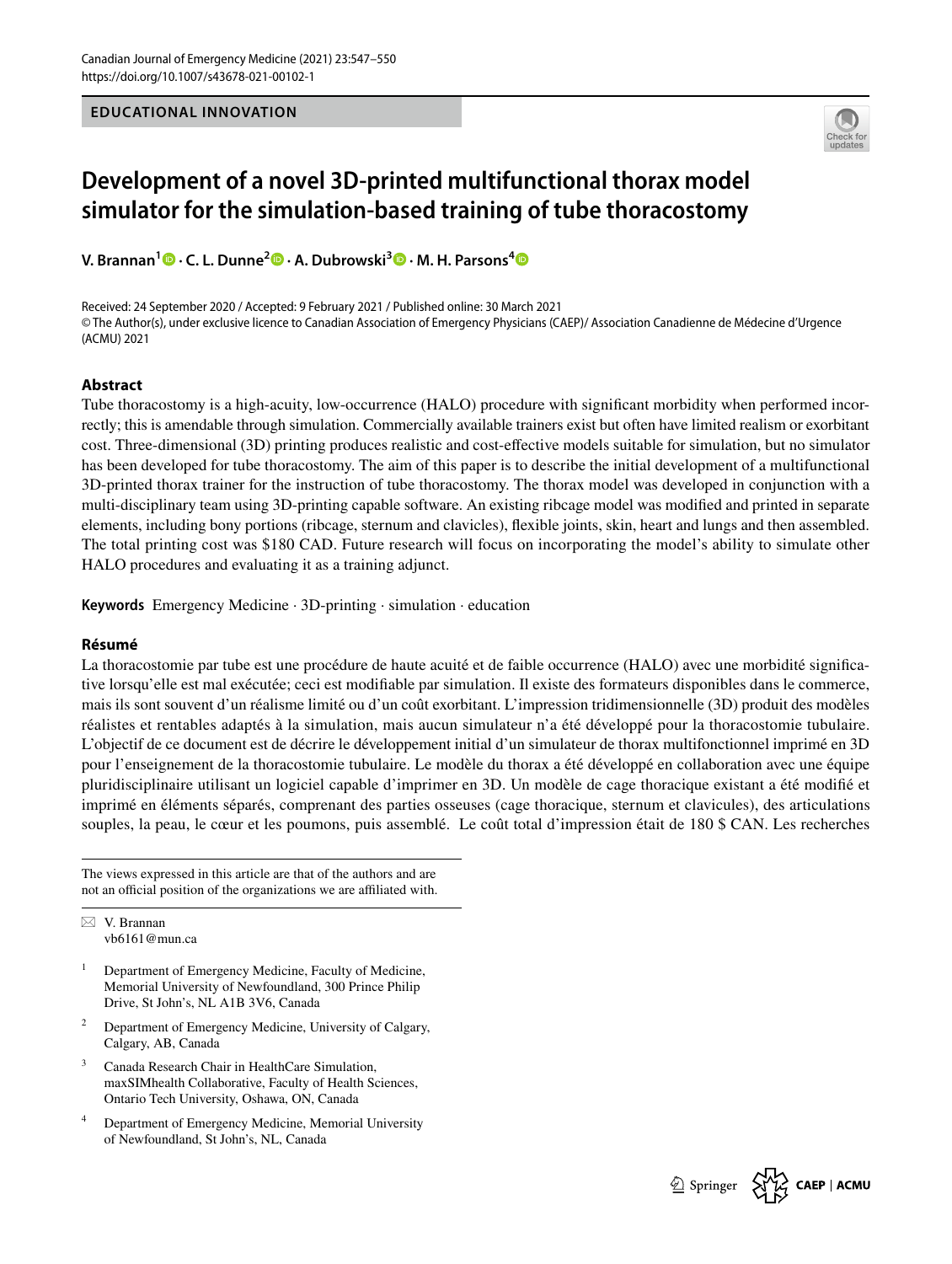futures se concentreront sur l'incorporation de la capacité du modèle à simuler d'autres procédures HALO et à l'évaluer en tant que complément de formation

# **Background**

Injuries secondary to trauma are the leading cause of morbidity and mortality for Canadians between the ages 1 and 44 [[1\]](#page-3-0). As a result, emergency medicine (EM) physicians must be competent in performing lifesaving interventions such as tube thoracostomy, surgical airway, thoracotomy, and pericardiocentesis. However, these are all high-acuity low-occurrence procedures where maintaining competence is challenging and lack of provider experience is associated with poor outcomes and life-threatening complications [[2,](#page-3-1) [3](#page-3-2)].

Simulation-based medical education is well established as an effective training approach  $[2, 4, 5]$  $[2, 4, 5]$  $[2, 4, 5]$  $[2, 4, 5]$  $[2, 4, 5]$  $[2, 4, 5]$  $[2, 4, 5]$ . Current SBME trainers for high-acuity low-occurrence procedures include commercially manufactured mannequins, animal models, and non-animal models but each have their own associated issues [\[2](#page-3-1), [4–](#page-3-3)[6](#page-3-5)]. Commercial mannequins, while anatomically accurate and often multifunctional, are costly [\[6](#page-3-5)]. These simulators are not a realistic option for many learners, as they are not readily available in smaller or rural centers. Animal and non-animal models can be cheaper but there are issues with tissue realism, landmarking and potential ethical concerns [[7](#page-3-6)].

Three-dimensional (3D)-printed models have the potential to be practical alternative for instruction of high-acuity low-occurrence procedures and avoid barriers such as high cost, issues with availability in smaller centers and lack of realism. A number of trainers have been developed through the use of 3D-printing technology in various medical specialties, however, no published literature has been found on validated 3D-printed trainers for high-acuity low-occurrence procedures [\[8](#page-3-7)].

#### **Purpose**

Our aim was to design and manufacture a novel, low-cost, 3D-printed thorax trainer for use in teaching high-acuity low-occurrence procedures. This report describes the development of the thorax trainer and implications for future clinical training and research.

# **Description of innovation**

Development of the model was through collaborative efforts of a team involving engineers, designers, and clinicians. The initial design was based on an existing ribcage



model [\[9](#page-3-8)]. This model was separated into five elements using Autodesk® Meshmixer (Version 3.5, Autodesk, Inc 2020) which were printed individually due to printer size constraints. The model was then assembled from the component parts.

The bone portion of the thorax included the ribcage, a sternum, two clavicles, and fexible spine. The ribs, sternum and clavicles were printed as separate pieces using ivorycolored polylactic acid (PLA) and soluble polyvinyl alcohol (PVA) support. At areas in which no fexibility was required, such as between the sternum and collar bones, separate parts were bonded together using glue. The printer used for these sections was the Ultimaker<sup>©</sup> 3 3D Printer.

In areas requiring fexibility, such as between the ribs and sternum, fexible joints were created as single units using thermoplastic elastomer (TPE) 90A as well as PVA. Ribs requiring fexibility were fxed to the sternum and spine using these. The printer used for these joints was the Airwolf© Axiom Dual Direct Drive 3D Printer.

The skin for the thorax was created as a large overlaying portion with a small cut-out replaceable skin section. This allowed repeated use of the model while minimizing waste and associated cost as the large skin overlay was not manipulated during practice. The outer skin had three layers: the top skin layer was made of SmoothOn Ecofex 00-30, the middle SmoothOn's expanding silicone foam SomaFoma15, and the innermost layer SmoothOn Dragon Skin 10. The skin was made by pouring each successive layer onto a fat surface and then cutting to an appropriate size. The smaller, replaceable skin pieces had an identical composition. Figure [1](#page-2-0) shows the completed model design with and without the overlaying skin piece.

This early prototype integrated an anatomically realistic 3D-printed heart and functional "lungs", created using plastic tubing as the "trachea" and two punching balloons for the lungs, infatable using a bag valve mask setup. These additional materials cost approximately \$10 and will be refned on future models. The entire model sits on a stand that was designed using Autodesk Fusion 360 on the Ultimaker© 3 3D Printer using PLA.

The total cost of the model design was approximately \$180 CAD. A summary of the equipment, supplies and cost breakdown for each part is included in table form as part of the Online Supplement.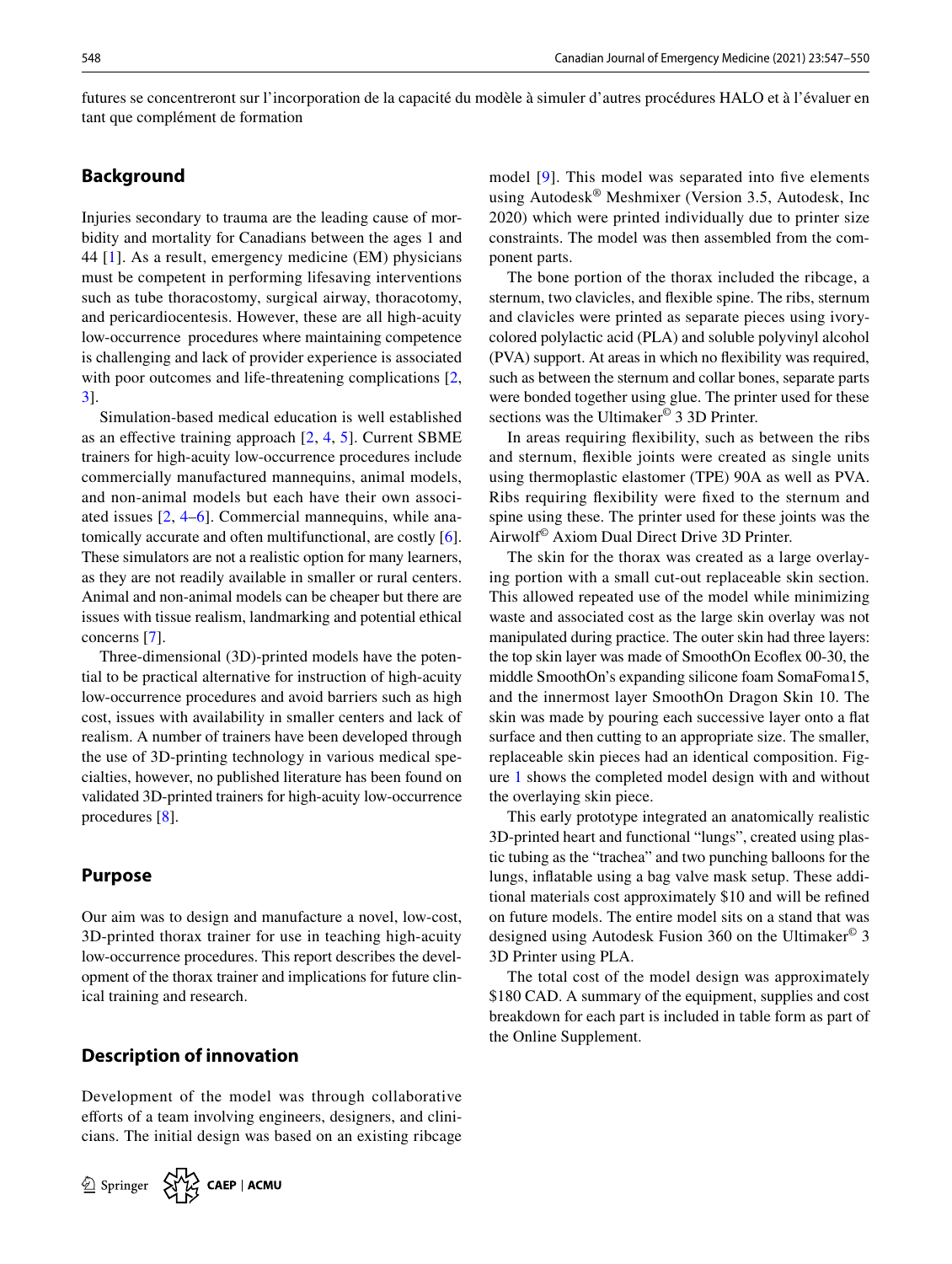

**Fig. 1 a** 3D-printed thorax model without overlaying skin. Replaceable skin section is visible on left side of thorax. **b** Complete model with overlaying skin attached (replaceable skin site removed on the lower B image)

# <span id="page-2-0"></span>**Discussion**

Our team created the frst documented thorax task trainer for high-acuity low-occurrence procedures using 3D-printing technology. This model is cost-efective, reproducible and reusable, avoiding many of the documented pitfalls of current simulators.

Materials used to build our model were approximately \$180 CAD. While this price does not include the initial cost of the 3D-printer itself or its design, it remains signifcantly cheaper than commercial models. As this technology becomes more readily available and open templates are developed, the price of individual units will drop dramatically.

This novel 3D-printed thorax has the potential to be used for simulated learning in rural and remote areas. With the advent of a 3D-printed model that can be reproduced at a low cost, the accessibility of training devices is improved. As well, remote training via tele-simulation has been noted to be an acceptable alternative to in person learning. In one study, researchers compared the educational efficacy of remote instruction to face-to-face instruction, fnding that remote procedural skills training produced similarly high levels of satisfaction with learning [\[10](#page-3-9)]. A model that can be printed remotely and used through tele-simulation is a potential solution to existing inaccessibility issues.

The 3D-printed thorax task trainer described in this study was an initial prototype and will undergo further development. Brief evaluation surveys were completed by local content experts following use of the model and results indicated that 12 of 14 areas evaluated for realism scored above the cutof designated as adequate, with the overlaying skin being highlighted as the primary issue. Recommendations to improve the texture and the addition of a fascia layer between ribs to simulate a dissection plane were suggested. Overall, the initial trainer was evaluated as having a global rating of 4.3 out of 5 and all respondents agreed that the trainer required minor to no modifcations before use as a teaching adjunct. In addition to improvements regarding tube thoracostomy training, future designs will incorporate more high-acuity low-occurrence procedures into our thorax task trainer. Once updated, a validation study of the model will occur as well as a pre- and post-procedure evaluation to assess utility in developing and maintaining competency for medical learners and physicians.